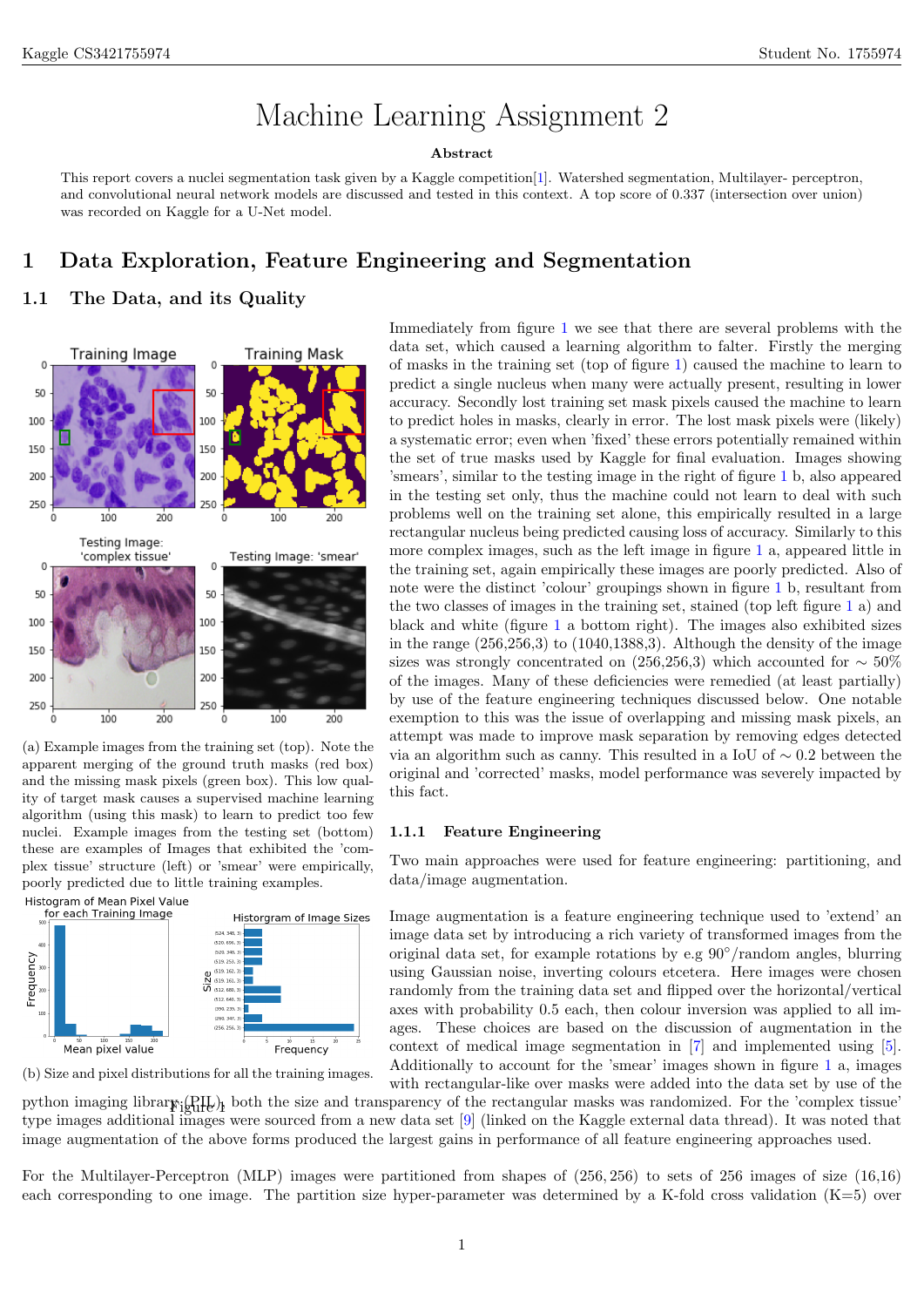<span id="page-1-0"></span>

Figure 2: An example of image augmentation (top). The top left image is an example from the extra data set [\[9\]](#page-5-1). An example of adding in rectangular artifacts (middle). Second from bottom image partitioning into (64, 64) for demonstration only. Finally an example of watershed segmentation.

the values  $\{2^n : n \in \{0, 1, \ldots, 7, 8\}\}.$  These new images were then passed as vectors of dimension  $(256 = 16^2)$ . The idea is to resemble the process of filtering in a convolutional layer to a small extent, in the hope that the MLP is able to retain some spatial information. See figure [3](#page-2-0) for the result of the K-fold cross validation. Watershed segmentation

#### 1.1.2 Watershed Segmentation

A simple model, without the use of artificial neural networks, was devised using the watershed transform. The intuitive idea behind the watershed transform is from geography where watershed lines are the dividing lines between domains of attraction of rain, that is boundaries of basins. Mathematically the basins are local minima and the watershed lines will correspond to object outlines [\[6\]](#page-4-2).

The watershed algorithm was given edge magnitudes generated from a Scharr transform. Markers for the watershed transform were generated by thresholding the image, this thresholding parameter was found by maximizing the intersection over union (IoU) metric over the whole training set, this maximum was determined to be 1/7. The watershed method achieved a score of 0.164 IoU on testing data, this was posted to Kaggle on 26/2/18. The reason for this low score was potentially due to high variance in predictions, images such as the middle left of figure [2](#page-1-0) were predicted well (0.5-0.9 IoU), whilst images with coloured background or complex tissues structures etc performed extremely poorly (∼ 0.01 IoU), often with the majority of the image being predicted as a nucleus.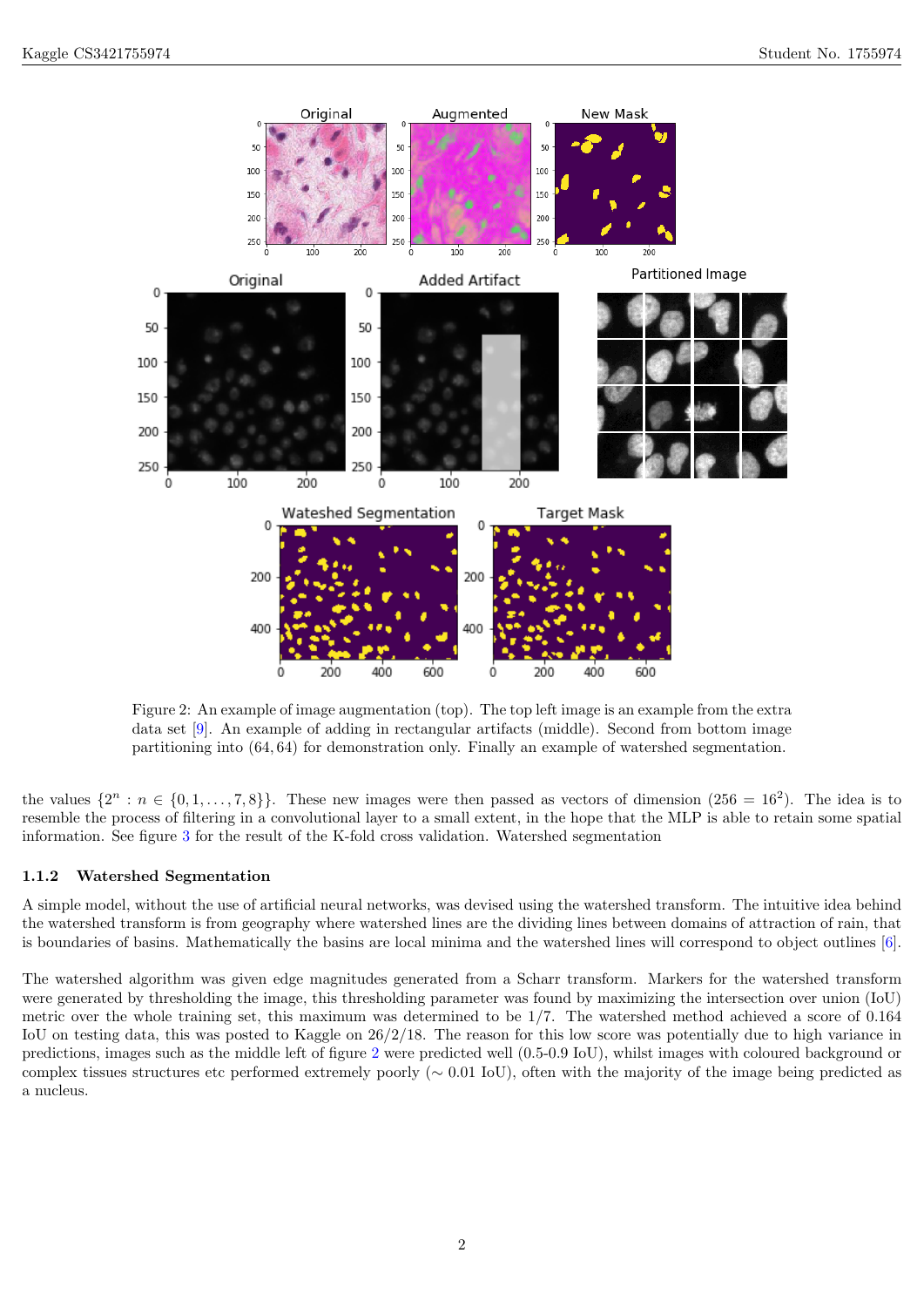# 2 Artificial Neural Networks

## 2.1 MLP Classifiers

<span id="page-2-0"></span>

Figure 3: (Top) Example predictions from the MLP with no major data modifications. (Middle) example prediction of the MLP with partitioned and vectorised images. (Bottom) result of K-Fold cross validation on image partition size.

First an MLP classifier was trained with no modifications to the data except for gray-scaling each image and resizing all images to (256, 256). The model architecture is simple, using one hidden layer and dropouts (probability 0.1) after the input and hidden layers. The main model consists of the three dense layers, these are full connected neural network layers. That is there are nodes corresponding to activations (dot products and kernels) and edges corresponding to weights between layers in an  $n$ -partite graph. Dropout layers work as a form of regularization by setting neurons to 0 at random, say with probability  $1 - p =$ 0.1. The activations, non-linearities to which the node values are passed, were Rectified Linear Unit (ReLu) in the input and hidden layers, and finishing with a sigmoid activation in the output layer.

The number of hidden layers, 1, was determined by training models with additional hidden layers on a subset of the images. The architecture used is similar to that of an auto-encoder network, that is the number of activations decreases from the input dimension down to a value and then climbs again. This style of architecture has seen success in general segmentation tasks in the form of encoder-decoder convolutional networks, SegNet [\[2\]](#page-4-3) being a good example.

Trained on 50 epochs this simple model achieved an IoU of 0.085 on Kaggle (posted 9/3/18), an example of mask prediction can be seen in figure [3](#page-2-0) (top image). Somewhat surprising is the models ability to deal with the large 'smear' artifact in this test image, especially since the model did not train on any similar images. Clearly the model struggles with separating nuclei which are close.

For the partitioned images and vectorised inputs the model parameters are decreased for each layer to match the new input dimension of (256), as apposed to (256, 256). Just by modifying the network to take the partitioned images and vectorised an IoU of 0.096 was recored on Kaggle (posted 9/3/16). Most interesting was the use of image augmentation (460 new images) which was used for both the partitioned image network and the whole image network. Both these scores were lower on Kaggle, 0.071, 0.069 respectively. This is perhaps because of what the MLP will perceive the image as, a set of high and low magnitude pixels, so for a colourful or 'busy' image such as the 'complex tissue' types, the MLP detects these regions as highly active and so predicts a mask. This is the major downfall of the MLP, as applied in this task, unlike the convolutional neural network the MLP cannot on its own learn the inter-relations between pixels.

## 2.2 Convolutional Neural Networks

Two convolutional neural networks (CNNs) were implemented, first a simple design based upon encoder-decoder networks such as SegNet [\[2\]](#page-4-3), and a larger, well known network U-Net [\[7\]](#page-5-0). The former is designed for general image segmentation while the latter is specifically designed for biomedical image segmentation. For both CNN models the loss function used was the inverse mean IoU defined as simply 1−mean IoU.

## 2.2.1 Encoder-Decoder Architecture and Results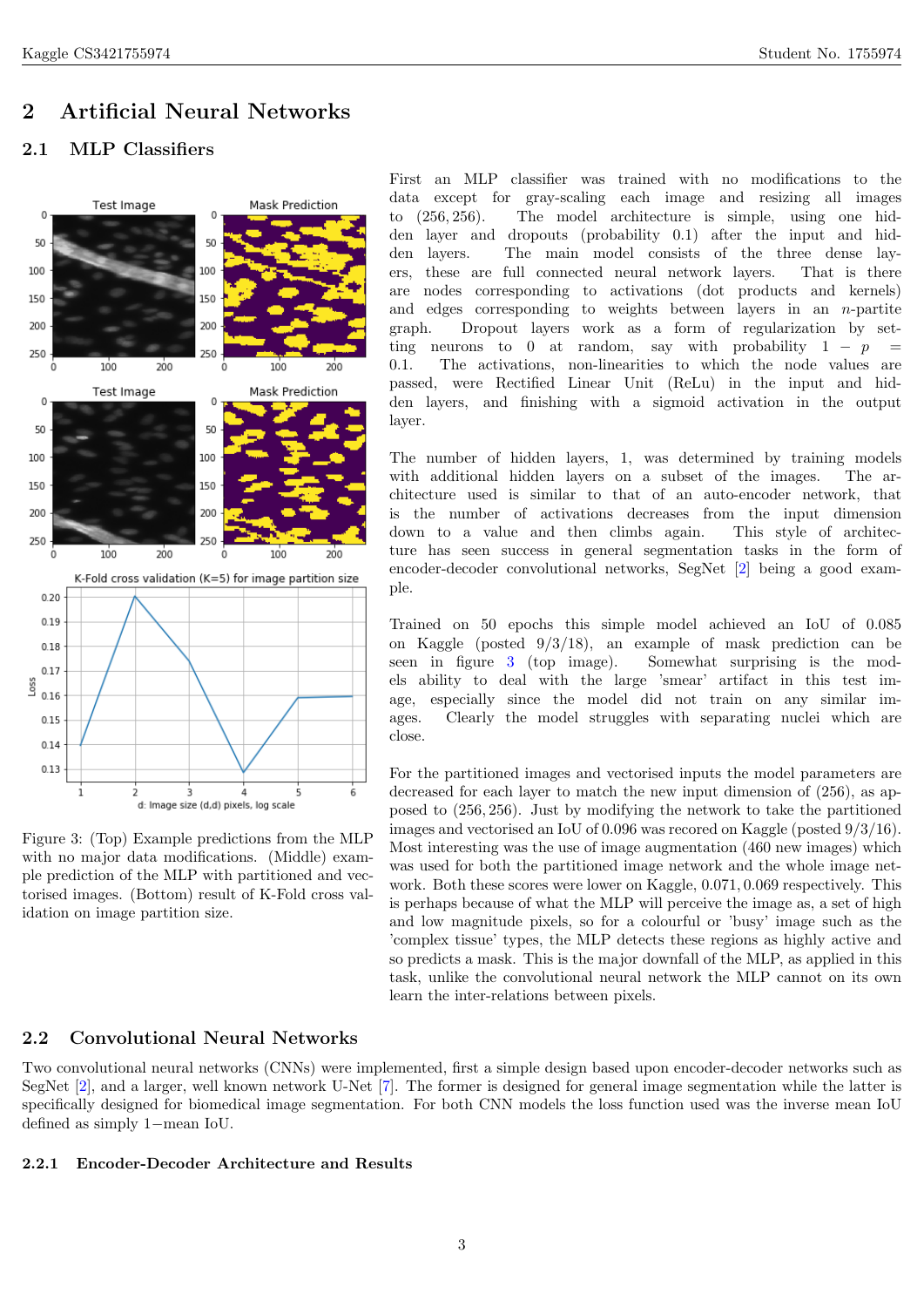<span id="page-3-0"></span>

Figure 4: (Top) loss curves for the Encoder-Decoder network both with dropouts and batch normalization. The training and validation loss curve remain close indicating little over-fitting, i.e the dropout layers working. (Bottom) an analogous plot for the U-Net model.

#### ization.

Using raw pixel data the model achieved an IoU of 0.121 as measured on Kaggle. Using the image augmentation techniques and extra data (1034 total images), as discussed in the feature engineering section, an improved score of 0.175 IoU was recorded on Kaggle.

#### 2.2.2 U-Net Architecture and Results

The architecture of the U-Net is similar in spirit to the encoder-decoder, we have a contraction path involving groups of convolutional layers and dropouts ending with a max-pooling layer for each group. As this down sampling progresses the number of activations for each convolutional layer is doubled up to the central layer where it matches the image dimensions (e.g 256). What follows is an up-sampling path using transpose convolutional layers halving the activations each time. Additionally concatenations are performed between up and down sampling groups. A final output layer is a convolutional layer with 1 activation passed through a sigmoid for prediction of the mask.

Using 1000 total images, including all forms of image augmentation and extra data as discussed in the feature engineering section a top score of 0.337 IoU was recorded on submission to Kaggle.

The first network is formed of 4 sections, two encoder layers, a central layer, two decoder layers and a final output layer. The encoder layers consist of two pairs of convolutional layers each followed by a dropout, batch normalisation, Rectified linear unit (ReLu) activation, and ending with a  $(2, 2)$  filter max pooling. The central layer is the same, but with no max pooling. The decoder layers again have no max pooling but also use a Deconvolution layer (transposed convolution layer) in place of the first convolutional layer and followers. The final output layer consists of a convolutional layer with one filter and a sigmoid activation to classify as either background or mask. The main difference with these models is the use of convolutional layers, these layers involve applying (usually)  $(d, d)$  dimensional filters which are convolved (passed over) the input tensor (here an image matrix of dimension  $(x,y,z)$ . These filters have weights associated with their  $d^2$ and by matrix multiplication an activation map/s is/are determined using the input tensor and filter/s. This process will infer a dimensionality of the activation map, but by *zero-padding*, that is enclosing the input tensor in n layers of 0s this dimensionality can be manipulated. Filters also have hyper-parameters such as stride, how many positions to move the filter for the next activation. Another important layer is the pooling layer (here max-pool layers are used), the basic concept is to apply a filter, usually of dimension  $(2, 2)$  which computes the maximum, average, or other value of a block of 4 inputs and producing an activation with these values as entries, so a (256, 256, 3) image would be transformed to a (128, 128, 3) activation since the filter does not applies max or average over the depth.

Here dropouts were used after convolutional layers to reduce over-fitting by the model, as mentioned in the MLP section. Batch normalisations were also used before each activation, these may be interpreted as a form of preprocessing performed at every layer, the effect is to increase the robustness of a model to 'bad' weight initializations [\[4\]](#page-4-4). The top image of figure [4](#page-3-0) shows an example of loss curves when the model includes dropouts/batch normal-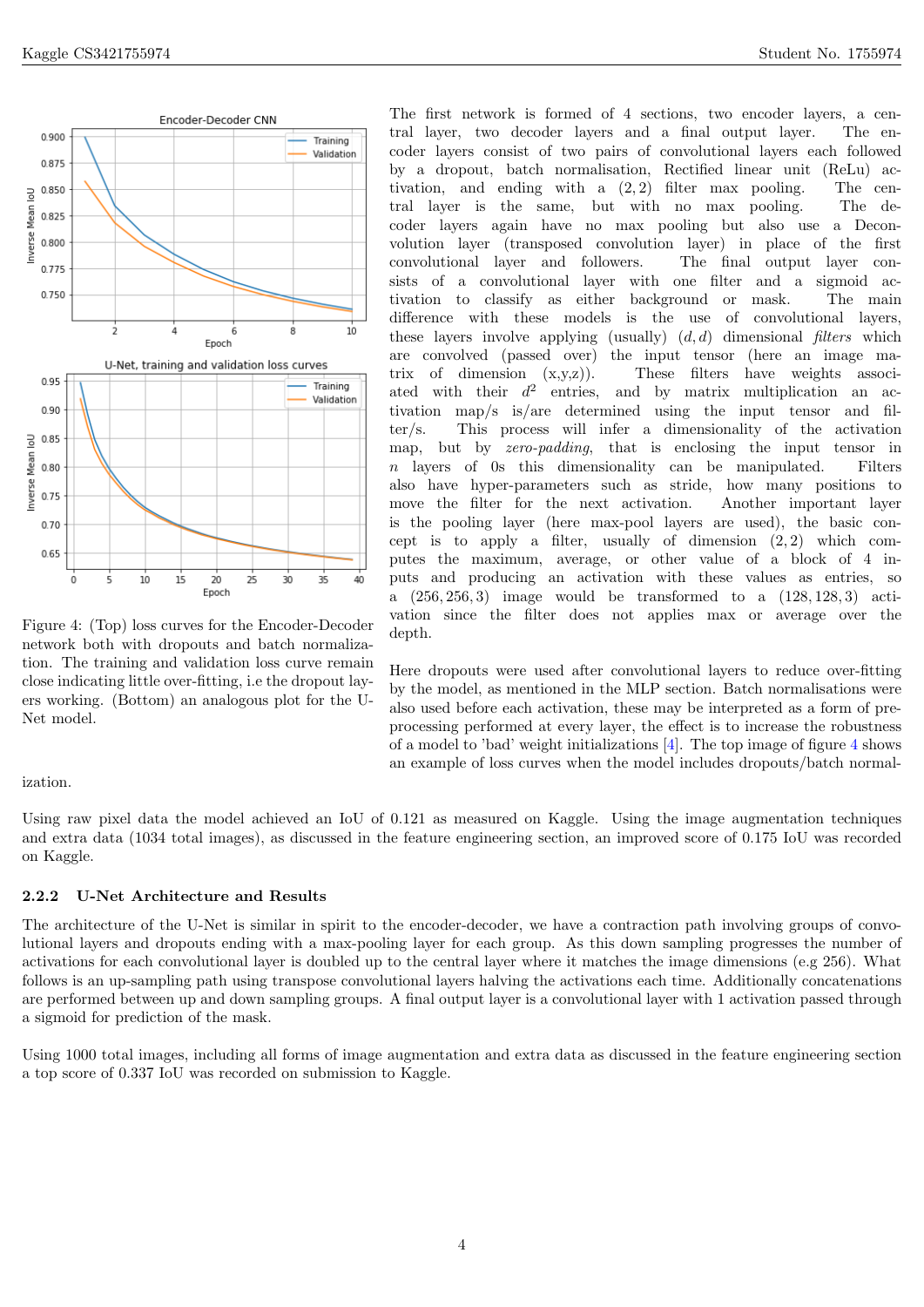# 3 Discussion



Figure 5: Graph of the progression of Kaggle IoU score (1.0 is a perfect score) during the project, refer below for dates.

- 1: 26 Feb. Watershed thresholding model.
- 2: 28 Feb. Began using CNN models starting with the U-Net and raw training data.
- 3: 28 Feb. The same U-Net model but with added image augmentation (330 new images).
- 4: 4 Mar. The same U-Net model but with rectangular mask augments, extra data (1000 total images).
- 5: 9 Mar. MLP model no partitioning and augmented images (1098 total images).
- 6: 9 Mar. Same MLP but with no image augmentation.
- 7: 9 Mar. MLP with partitioned images but no image augmentation.
- 8: 9 Mar. MLP with partitioned images and image augmentation (1130 total images).
- 9: 12 Mar. Encoder-Decoder model with raw images.
- 10: 12 Mar. Encoder-Decoder model with image augmentation and extra data (1034 total images).

Many future directions exist for this project. In particular exploring the effect of large amounts of image augmentation perhaps moving into having multiple thousands of augmented images added into the data set. Another direction would be to explore model combination, such as transfer learning from big pre-trained architectures such as VGG16, but also ensemble methods given that models such as the watershed model perform well on particular images in the training set (those mostly black with white nuclei). Finally to continue increasing the score a more detailed approach to feature extraction would be required and perhaps dimensionality reduction.

## References

- <span id="page-4-0"></span>[1] 2018 Data Science Bowl: Find the nuclei in divergent images to advance medical discovery. url: [https://www.kaggle.com/](https://www.kaggle.com/c/data-science-bowl-2018) [c/data-science-bowl-2018](https://www.kaggle.com/c/data-science-bowl-2018).
- <span id="page-4-3"></span>[2] Vijay Badrinarayanan, Alex Kendall, and Roberto Cipolla. "Segnet: A deep convolutional encoder-decoder architecture for image segmentation". In: IEEE transactions on pattern analysis and machine intelligence 39.12 (2017), pp. 2481–2495.
- [3] Navneet Dalal and Bill Triggs. "Histograms of oriented gradients for human detection". In: Computer Vision and Pattern Recognition, 2005. CVPR 2005. IEEE Computer Society Conference on. Vol. 1. IEEE. 2005, pp. 886–893.
- <span id="page-4-4"></span>[4] Sergey Ioffe and Christian Szegedy. "Batch Normalization: Accelerating Deep Network Training by Reducing Internal Covariate Shift". In: CoRR abs/1502.03167 (2015). arXiv: [1502.03167](http://arxiv.org/abs/1502.03167). url: <http://arxiv.org/abs/1502.03167>.
- <span id="page-4-1"></span>[5] Alexander Jung. Imgaug. URL: <https://github.com/aleju/imgaug>.
- <span id="page-4-2"></span>[6] Jos BTM Roerdink and Arnold Meijster. "The watershed transform: Definitions, algorithms and parallelization strategies". In: Fundamenta informaticae 41.1, 2 (2000), pp. 187–228.